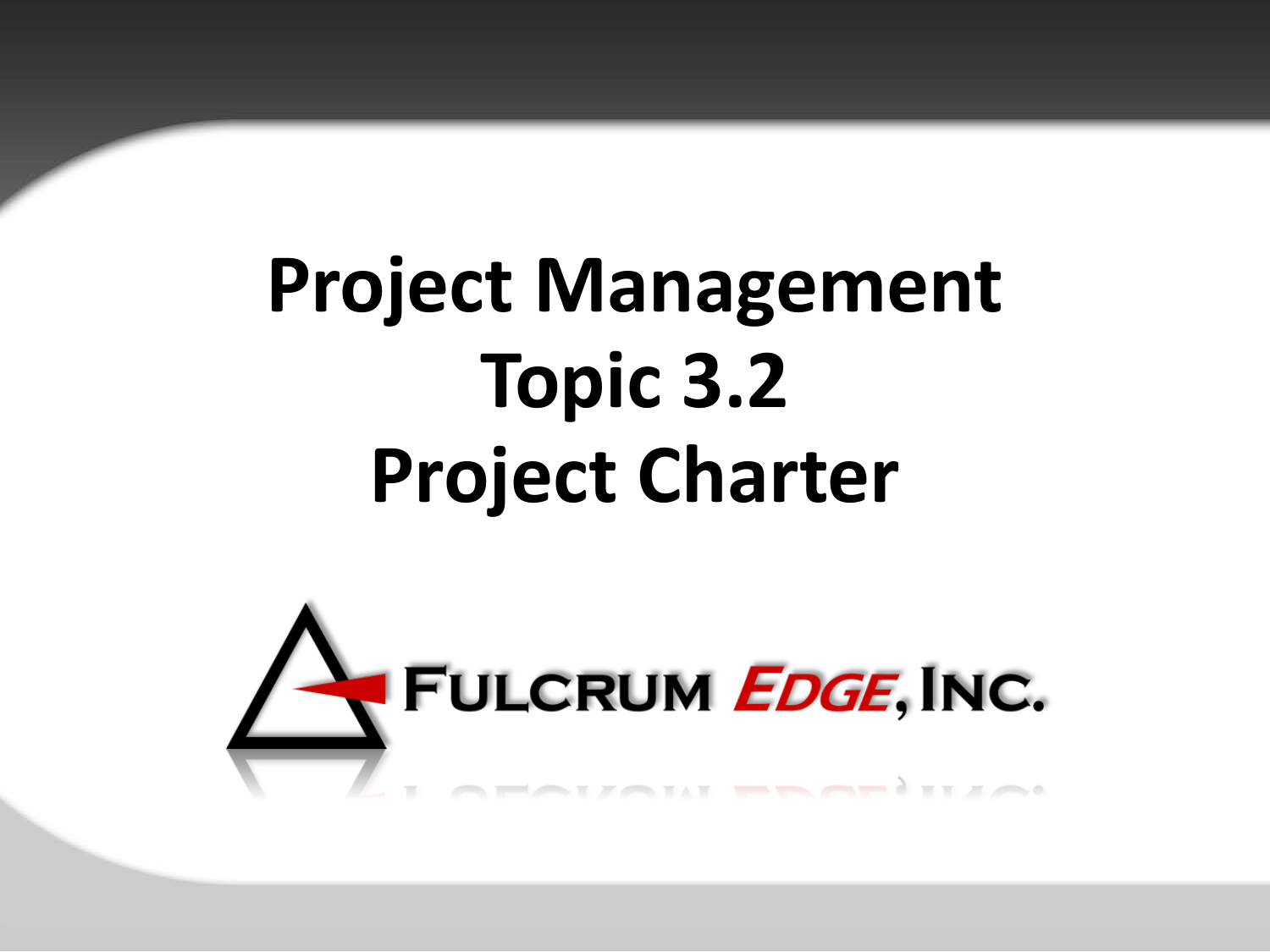# **Project Charter**

- Formally authorizes a project or phase
- Documents initial requirements to satisfy stakeholder needs and expectations
- Ideally PM participates in its development
- Gives the PM authority to apply resources to project activities



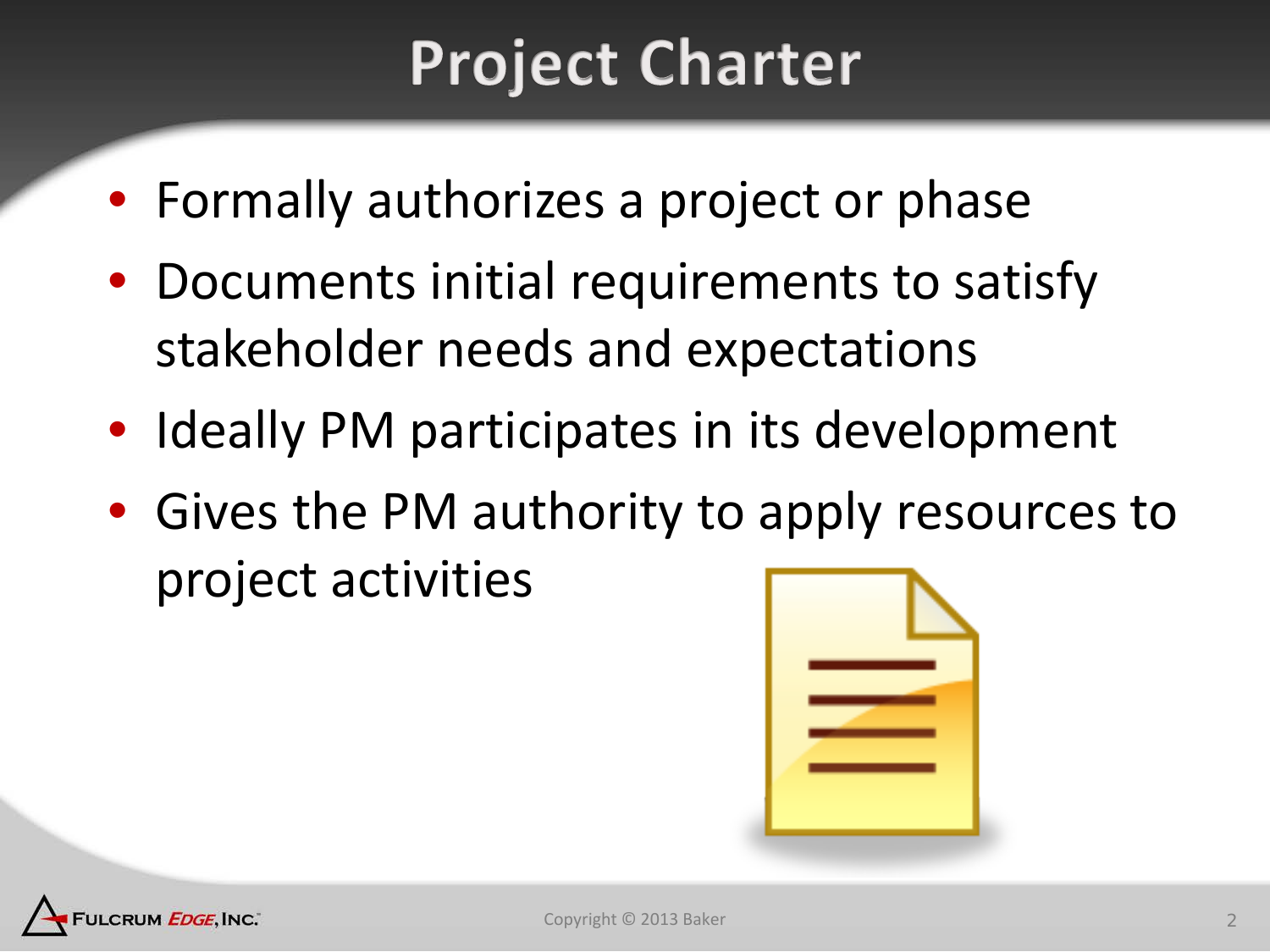# **Charter Contents**

- **Mission**  Includes purpose/justification
- **Goals**  Measurable objectives
- **Scope**  Description of Project
- **Acceptance Criteria**
- **Summary Budget**
- **Summary Milestone Schedule**
- **Major Risks**  Identification of High Risks
- **Sponsor & PM responsibility & authority**

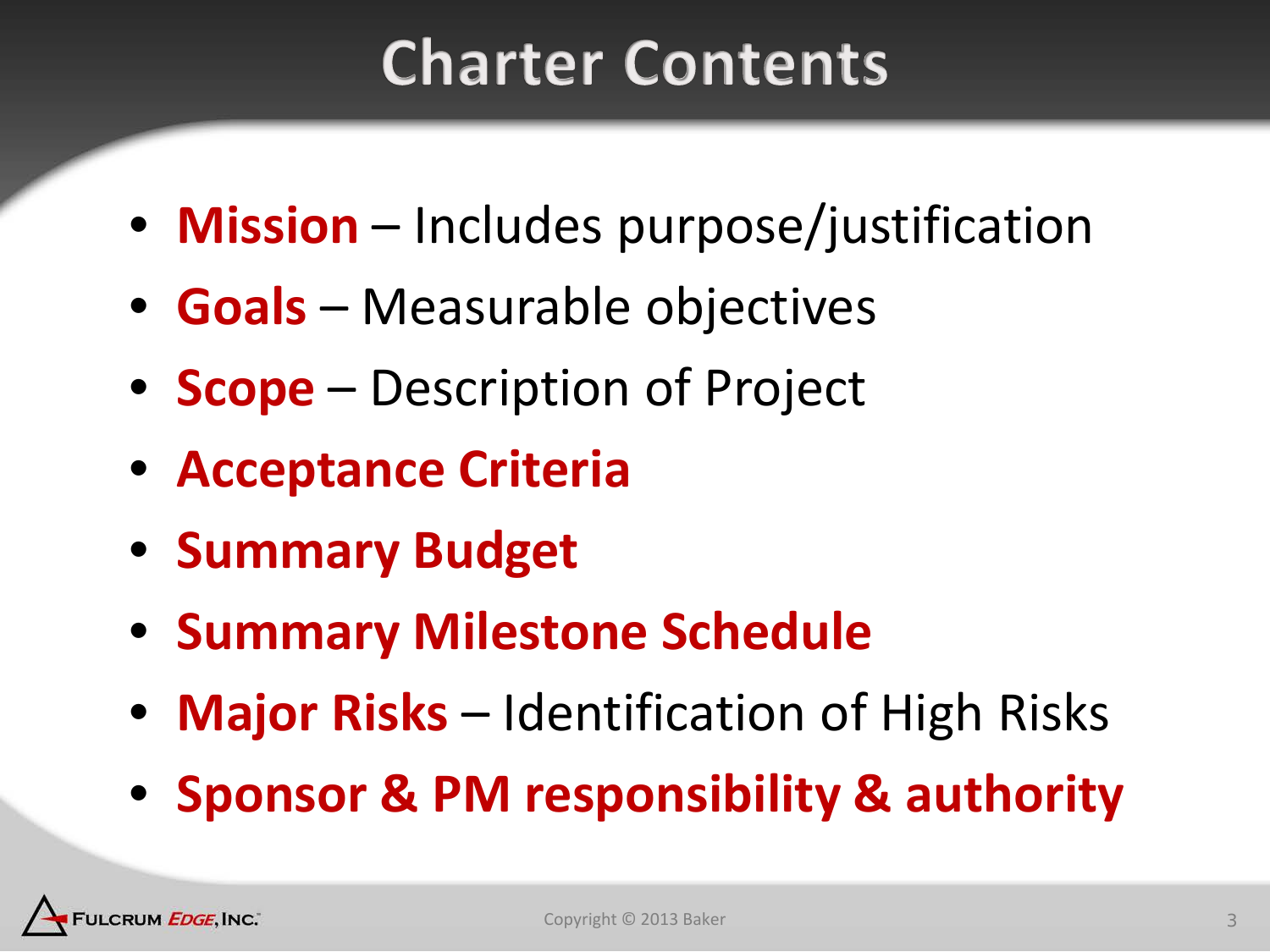# **Charter Inputs**

- Business need
- Business relationship to the strategic plan
- Business case justification
- Contract
- Enterprise environmental factors
	- (Industry stds, org infrastructure, market)
- Organizational Assets
	- (Org stds, templates, lessons learned)

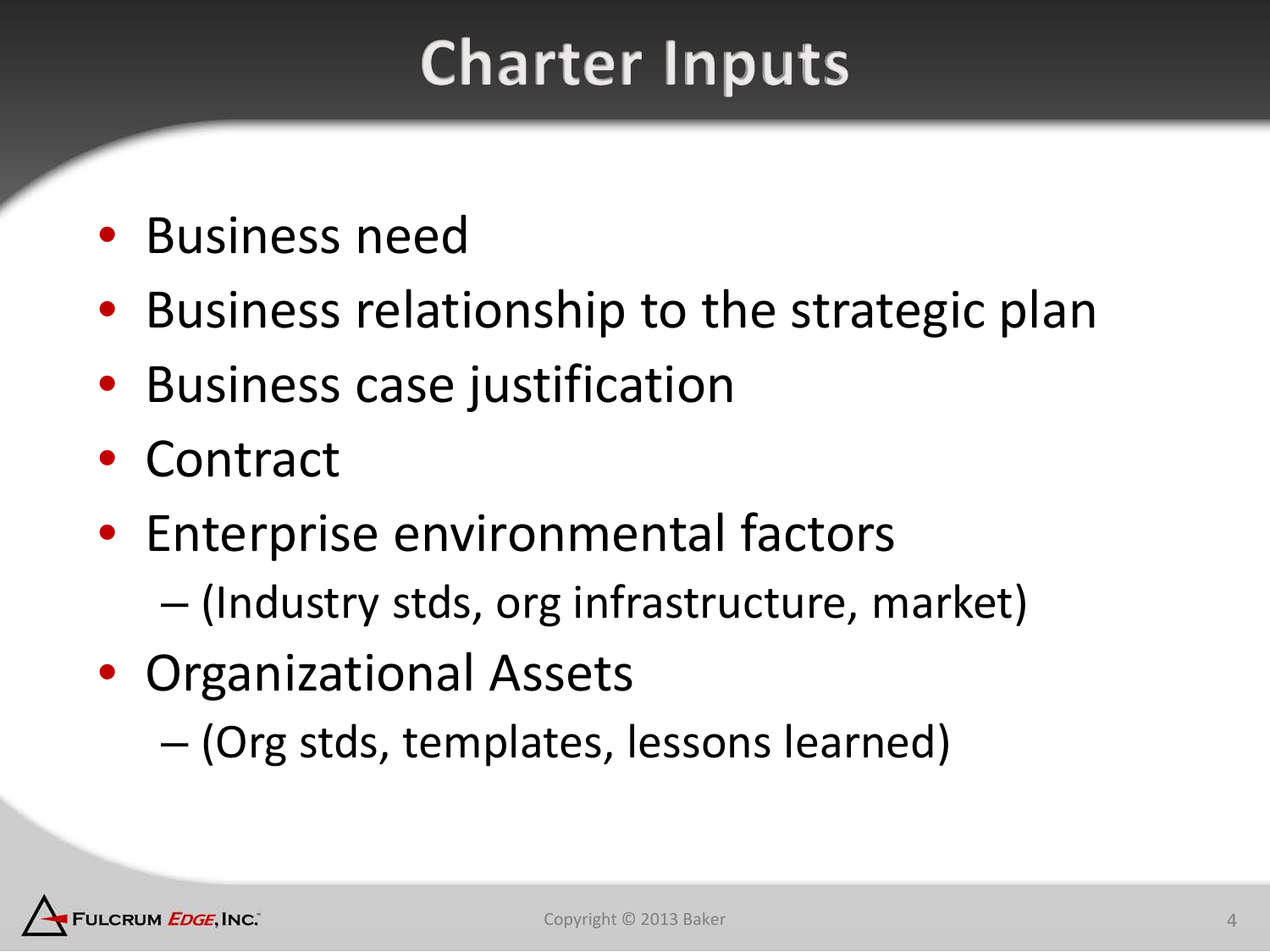## **Charter Development**

#### • **Involves collecting information** from

- Customers and sponsors
- Other stakeholders
- Professional and technical resources
- Consultants
- Other companies and departments
- **Applying expert judgment** to the information used to generate the charter

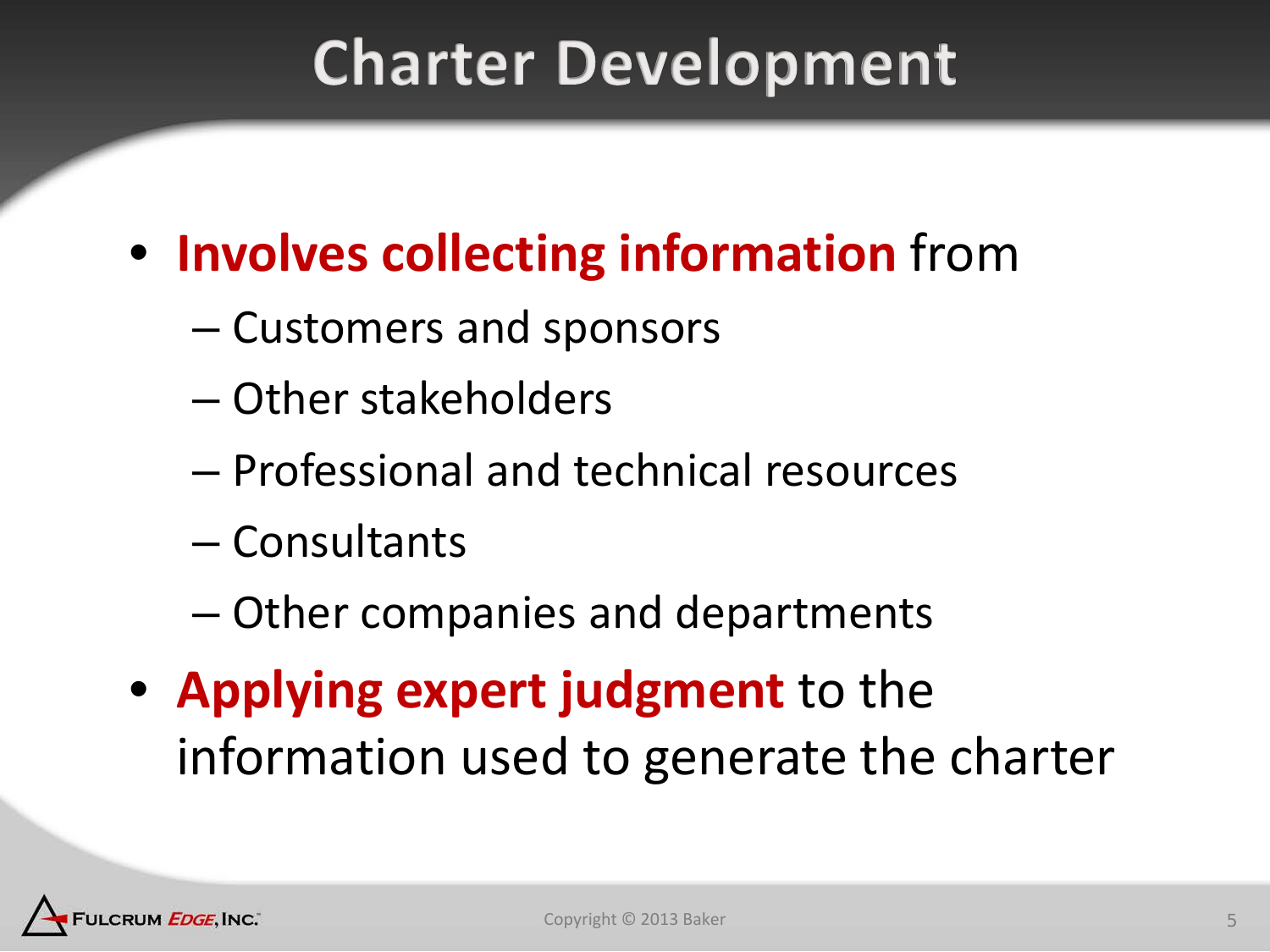### **Goals Must Be SMART\***

- Specific (Simple, Significant) **S**
- Measureable **M**
- Aggressive/Achievable **A**
- Realistic/Reachable (Reasonable Number) **R**
- Time Based **T**

\*Kerzner 2006, pg 290

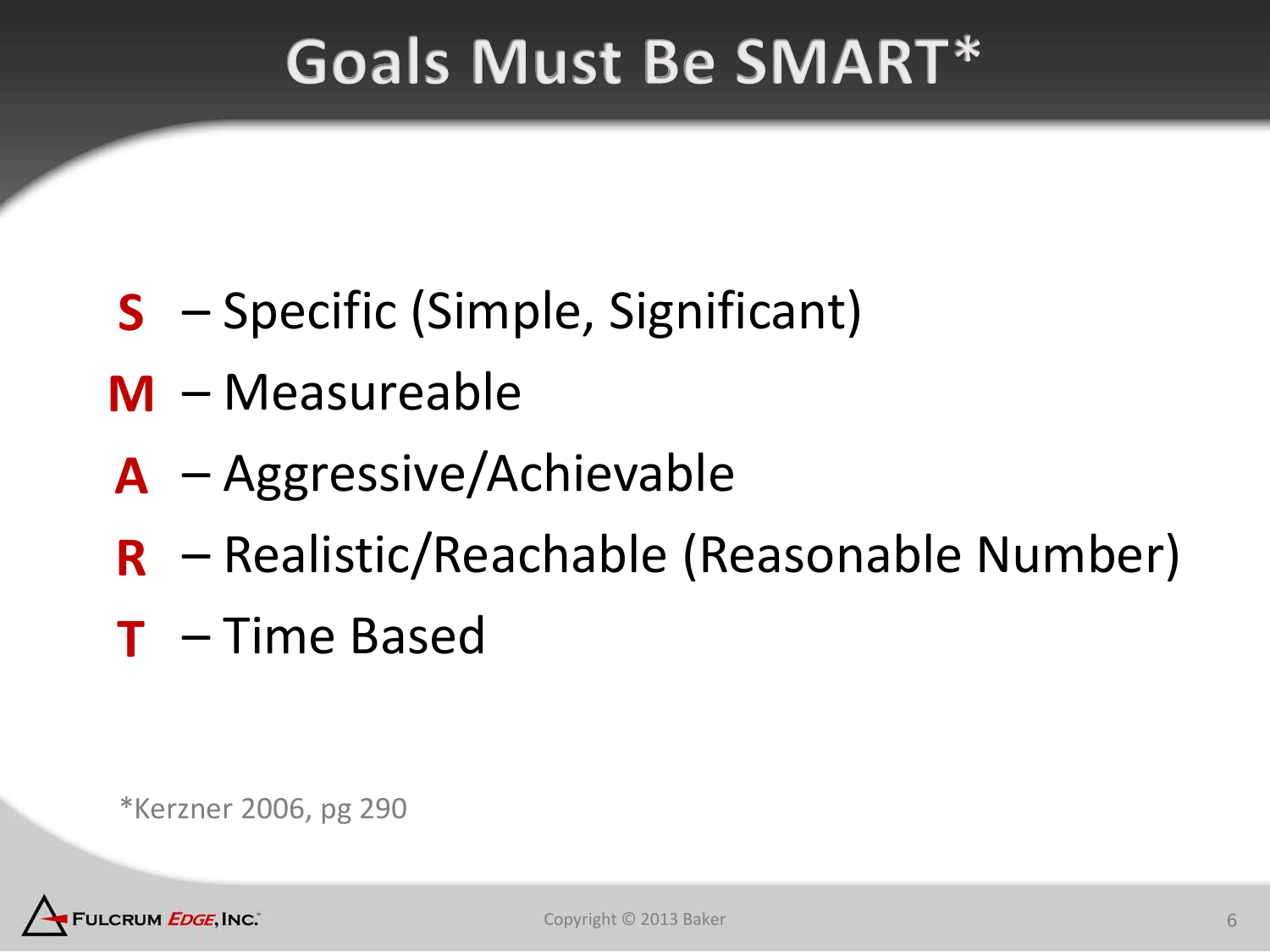#### 3.2.1 Team Exercise



# **Project Charter**

#### Learn by Doing Project Management Pages 52-53



Copyright © 2013 Baker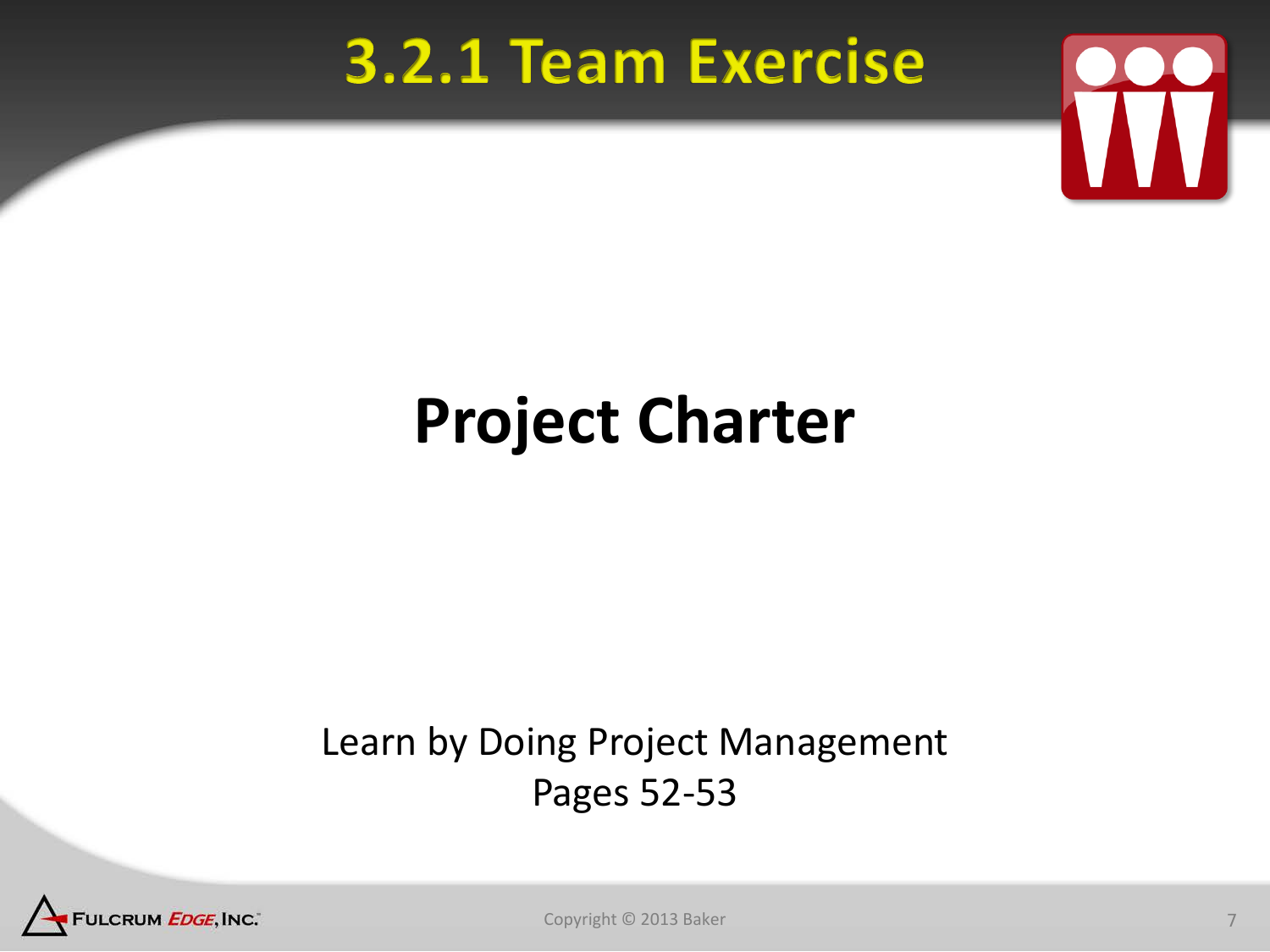# **Project Charter Added Considerations**

- Ensure each goal represents a major facet of the project
- Keep the number of goals manageable
- Ensure both cost and timing constraints are clearly identified
- Make Mission/Goal pocket cards permanent, visible, and easily communicated.